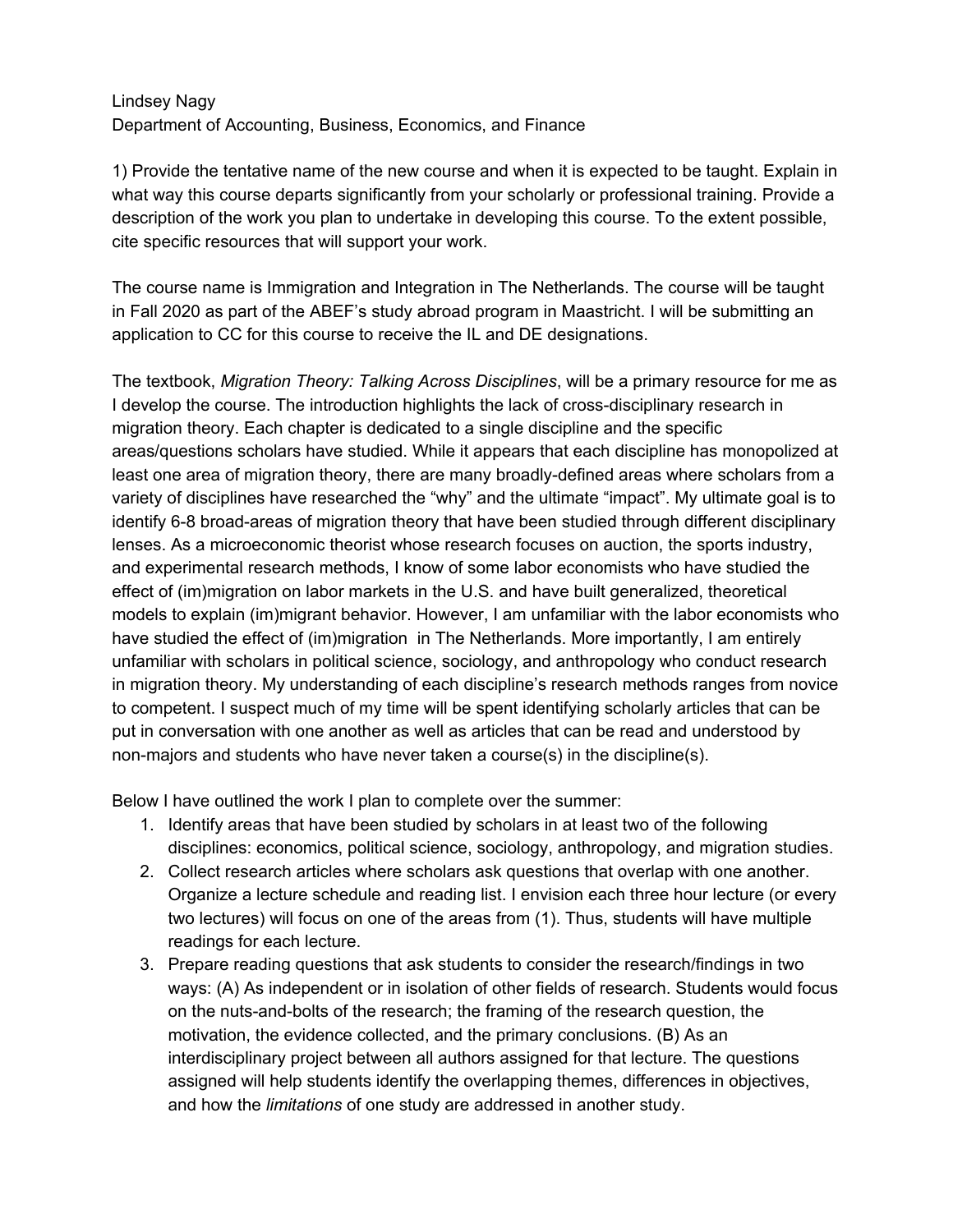As an example of (1) and (2), I identified the area of "Migrant Labor Force - Who Participates?" and the article/reports listed below would be included on the reading list. I noted the authors' disciplinary fields after each citation.

- Arends-Tóth, J., & Van de Vijver, F. J. (2009). Cultural differences in family, marital, and gender-role values among immigrants and majority members in the Netherlands. *International Journal of Psychology*, *44*(3), 161-169. [Psychology]
- Khoudja, Y., & Fleischmann, F. (2017). Labor force participation of immigrant women in the Netherlands: Do traditional partners hold them back?. *International Migration Review*, *51*(2), 506-541. [Sociology, Migration and Ethnic Relations]
- Berkhout, E., Heyma, A., Volkerink, M., & van der Werff, S. (2015). Attracting and retaining highly skilled migrants in the Netherlands. University of Amsterdam. [Economics, Political Science]

For some lectures, I will assign only one reading to each student. I will then group students by their assigned reading and ask them to present the research to the class; this would take the item (A) approach. The class will then come together for a discussion where the students will speak from the perspective/discipline of their assigned authors; this would be an in-class version of the item (B) approach. This lecture format would pull me out of my comfort zone as it is a departure from the traditional chalk-and-talk format of most of the economics courses I teach at Muhlenberg, the exception being the section of the CUE I taught. Lectures in this course would be void of the graphical analysis and mathematical problem solving that is standard to the field.

I should also note that if this course is approved as an IL, it would be one of the only IL courses offered by the ABEF Department. In addition, I plan to pass all of my course materials on to the next ABEF faculty member who travels to Maastricht. While I do not think the department will adopt this course as the "official Maastricht course", I think today's political climate has brought greater attention to (im)migration and students are highly interested in it.

2) Specify the time commitment and provide a detailed explanation of how your time will be spent researching the new content or theoretical approach for the new course. Explain how the money will be spent (e.g. conference fees, texts, transportation, computer programs, stipend for time spent developing new course content, etc.).

I expect that developing this course will take a significant amount of my time - I am asking for a 4 week (\$2000) course development grant. I anticipate that reading *Migration Theory: Talking Across Disciplines* will help me identify broad topics/research areas that be the focus of each lecture. The more time consuming task will be locating articles and studies for each topic that focus on (im)migrants in The Netherlands. Using the articles and the *Migration Theory: Talking Across Disciplines* will help me to understand the different disciplinary research methods and construct the type (A) reading questions. I anticipate half of my time will be spent exploring ways to put the texts/authors in conversation with one another.

I would also like to purchase the following books: